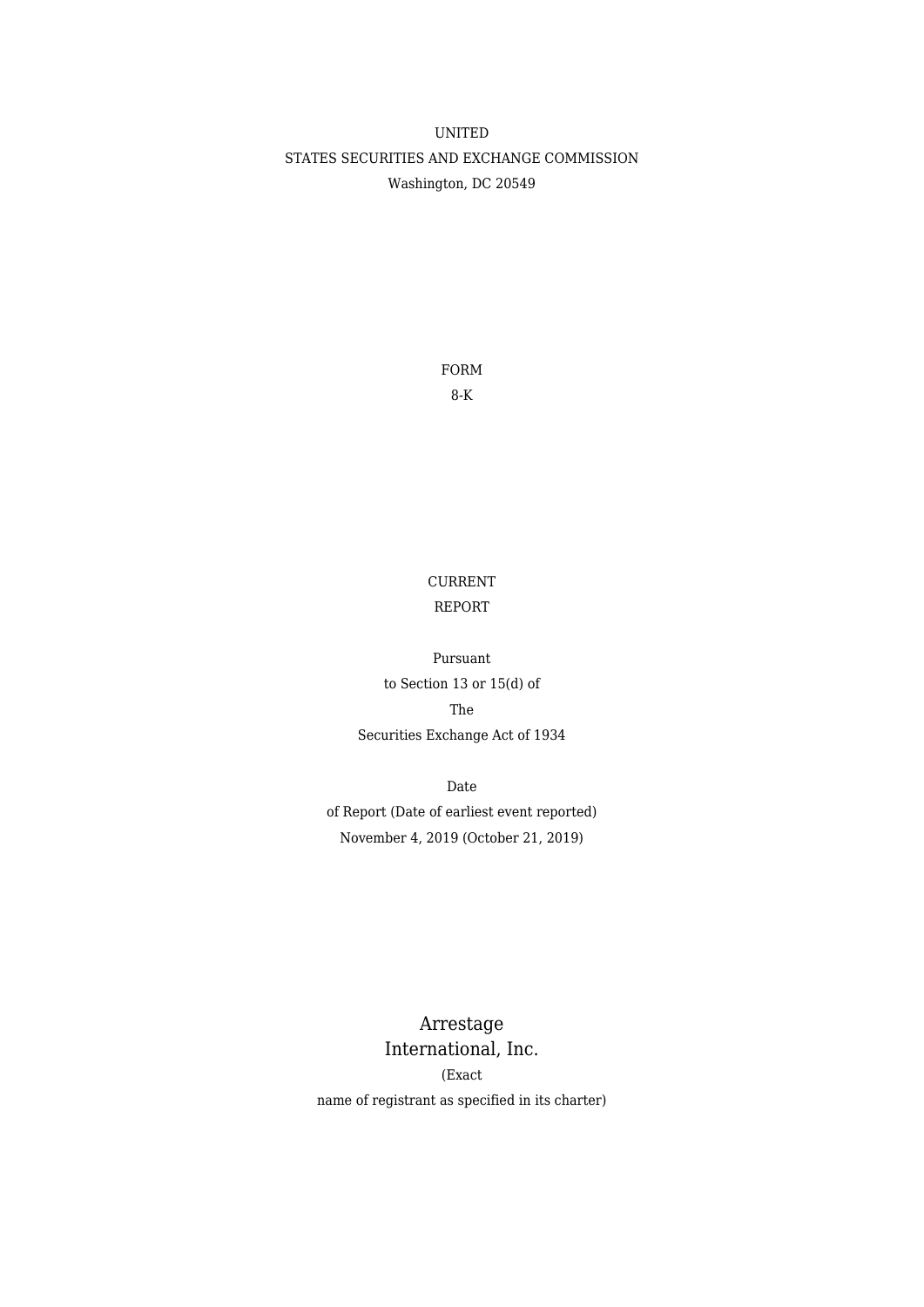(State or other jurisdiction of incorporation)

Nevada 001-34756 45-2552289 (Commission File Number) (IRS

Employer Identification No.)

# 20343 N. Hayden Road, Suite 101 Scottsdale, Arizona 85255

### (480)

### 710-2229

### (Registrant's

### telephone number, including area code)

(Former

### name or former address, if changed since last report.)

Check the appropriate box below if the Form 8-K filing is

intended to simultaneously satisfy the filing obligation of the registrant under any of the following provisions (see General Instruction

A.2. below):

☐ Written

communications pursuant to Rule 425 under the Securities Act (17 CFR 230.425)

☐ Soliciting

material pursuant to Rule 14a-12 under the Exchange Act (17 CFR 240.14a-12)

☐ Pre-commencement

communications pursuant to Rule 14d-2(b) under the Exchange Act (17 CFR 240.14d-2(b))

☐ Pre-commencement

communications pursuant to Rule 13e-4(c) under the Exchange Act (17 CFR 240.13e-4(c))

Indicate by check mark whether the registrant is an emerging growth company as defined in Rule 405 of the Securities Act of 1933 (§230.405 of this chapter) or Rule 12b-2 of the Securities Exchange Act of 1934 (§240.12b-2 of this chapter).

Emerging growth company  $\Box$ 

If an emerging growth company, indicate by check mark if

the registrant has elected not to use the extended transition period for complying with any new or revised financial accounting standards provided pursuant to Section 13(a) of the Exchange Act.  $\Box$ 

**Securities** 

registered pursuant to Section 12(b) of the Act: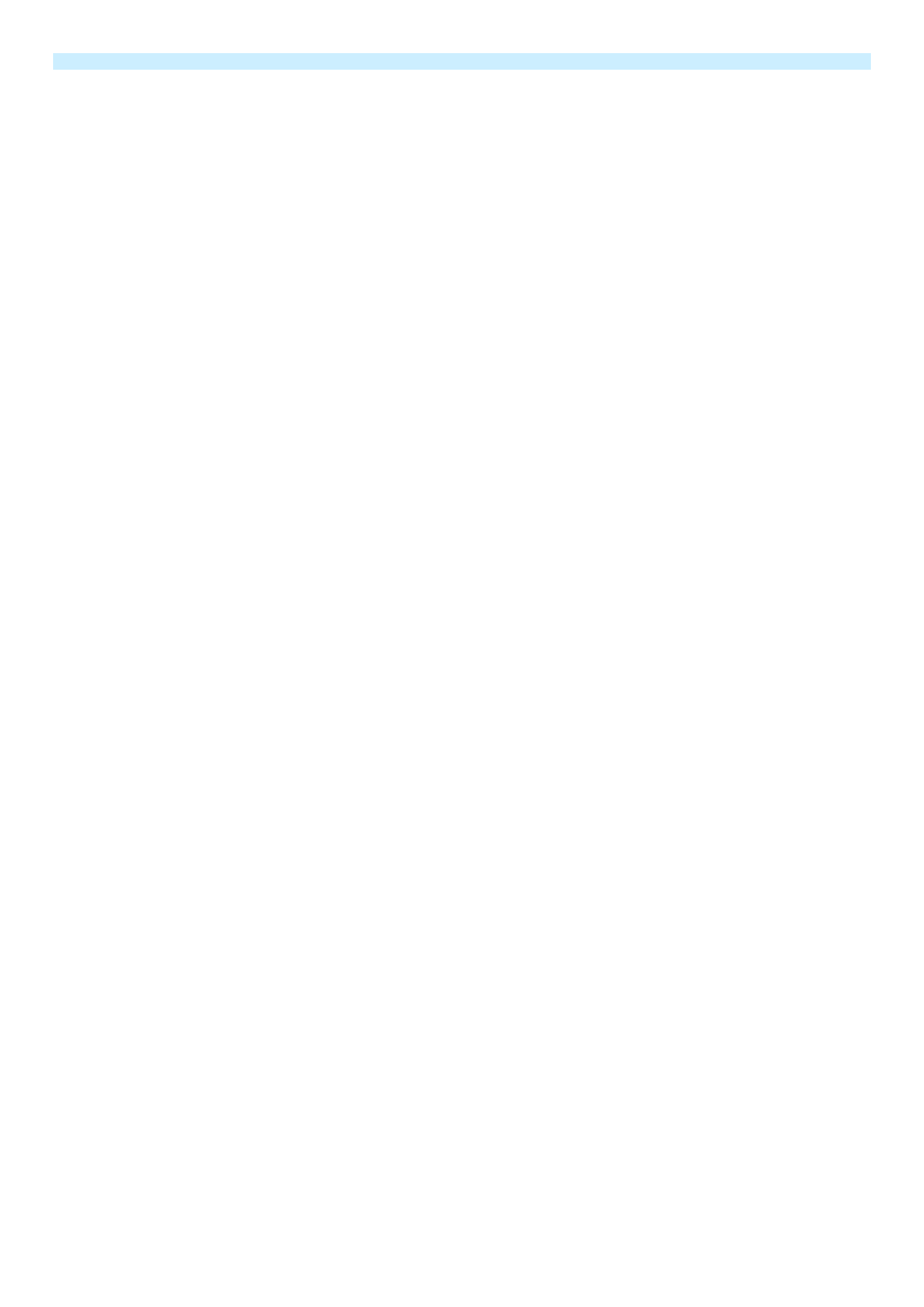### Item 5.02. Departure of Directors or Certain Officers;

Election of Directors; Appointment of Certain Officers; Compensatory Arrangements of Certain Officers.

### *Election of Directors*

## Effective

October 21, 2019 Scott Miller resigned from his position as Arrestage International Inc.'s President.

## On October

21, 2015, the Board of Directors of Arrestage International, Inc. elected John Muldoon as Chief Executive Officer. Mr. Muldoon sits on the Company's Board of Directors and has served as Arrestage's Vice President of Operations since August 2019.

## 1